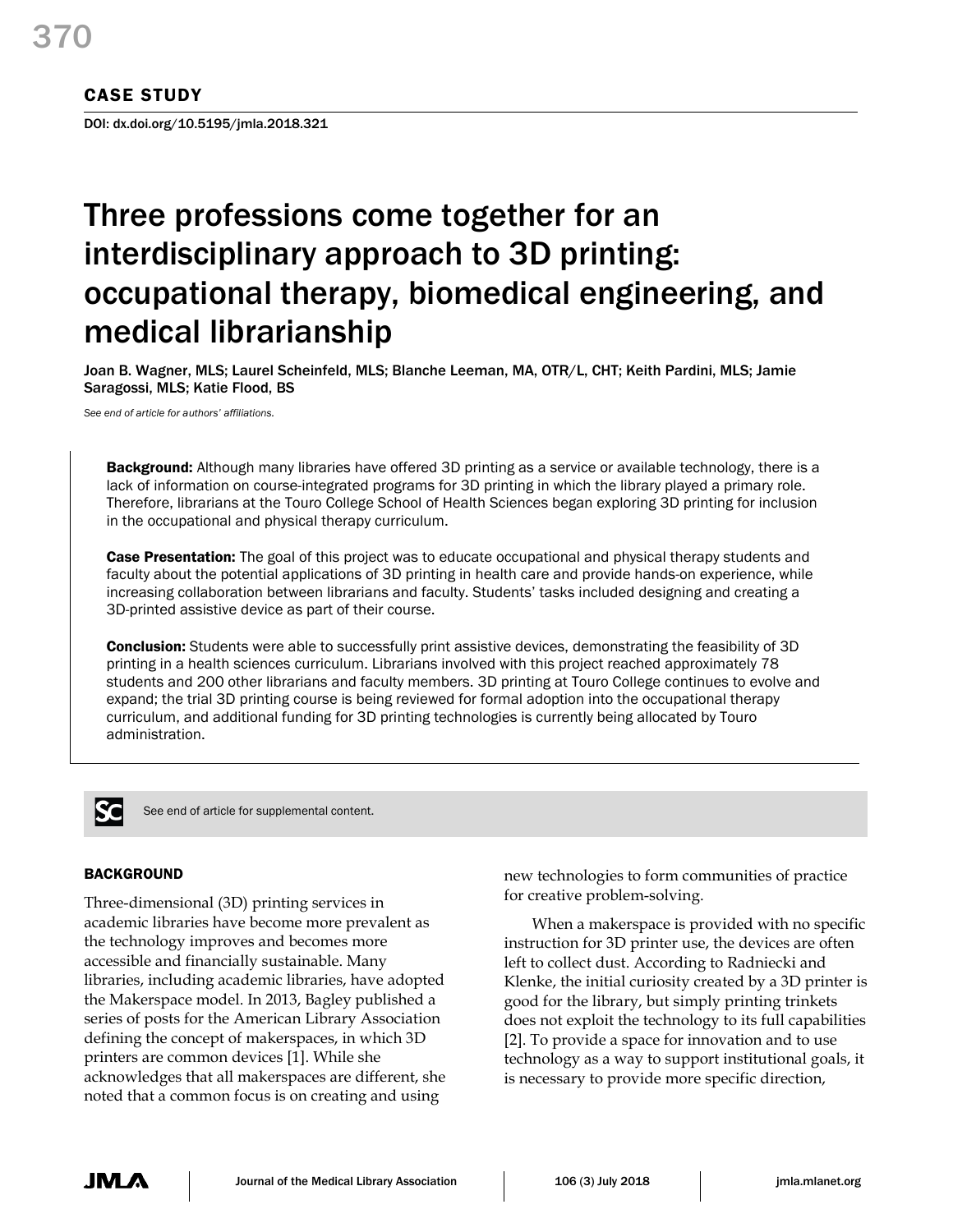training, and guidance in the use of the new technology [3].

Two EDUCAUSE reviews highlight 3D printing in academic libraries and encourage the involvement of librarians in creating pedagogy and developing a curriculum as a way to ensure the best use of 3D printers and to portray the library as a catalyst for innovation [4, 5]. In an online presentation from the National Network of Libraries of Medicine (NNLM), Anderson spoke about printing in health care, and many of her examples focused on the use of 3D printing for creating prosthetics [6]. For example, the organization e-NABLE works with a network of volunteers with 3D printers—including teachers, medical professionals, and engineering students—to provide upper limb assistive devices to those in need, such as children who outgrow traditional, expensive prosthetics [7]. Orthotics and other assistive devices can also be 3D-printed as highly customizable and low-cost alternatives for clients. For instance, in a case study by Day and Riley, 3D printing was used to provide an assistive device for a patient at a 56% lower cost than traditional products, which were not as effective as the 3D printed device [8].

After viewing the NNLM presentation on 3D printing [6], librarians at Touro College became interested in exploring the potential use of 3D printing in the curriculum. Touro College is a private, nonprofit institution serving 18,000 students worldwide. The Bay Shore, New York, campus is part of the School of Health Sciences, which offers degree programs in occupational therapy (OT) and physical therapy (PT), among others. Traditionally, OT and PT programs incorporate the creation and adaptation of medical assistive devices in the curriculum [9, 10].

Considering this existing framework along with the potential applications for 3D printing in these health care professions, Touro librarians identified the PT and OT departments as potential partners for a pilot curriculum that would introduce 3D printing technologies as a means for providing assistive devices to clients. It has been proposed that 3D printing skills provide additional opportunities for students who are preparing to enter the workforce [11]. Imparting this type of technological skill along with opportunities for critical thinking throughout the coursework was aligned with the programmatic

goals at the School of Health Sciences. Therefore, the librarians developed a proposal for a pilot project and shared the proposal with the PT and OT departments, which immediately generated positive faculty responses and willingness to participate.

# STUDY PURPOSE

The primary purpose of this project was to introduce 3D printing to faculty and students using two pilot projects embedded in OT and PT coursework with the aims of providing hands-on experience with the new technology and increasing collaboration and academic engagement among librarians, students, and faculty at Touro College. A second goal was to share outcomes and lessons learned with the wider academic community and provide a project framework for other academic libraries.

# CASE PRESENTATION

During the planning phase, the authors contacted Patrick Colegrove, author of the EDUCAUSE review on 3D printing in academic libraries, to request information about the types of 3D printers purchased for libraries, the types of objects being printed, the cost of printers and supplies, and other information to help determine how to proceed with our project. Additionally, several brainstorming meetings were held between three Touro College librarians and three faculty members from the OT and PT departments.

A preliminary plan was developed that laid out the timeline, student project parameters, and roles of the involved parties. The project was initially funded by an NNLM Middle Atlantic Region Medical Library Project Award of \$9,884 granted to Touro College Libraries in 2015, which allowed the library to purchase a Makerbot Replicator 3D printer, an extra filament extruder, and printer filament; to receive training in the use of the printer; and to obtain a service contract for the printer. In 2016, a School of Health Science Dean's Research Award of \$5,000 was granted for the purchase of a second 3D printer and a 3D scanner.

From our review of the literature and conversations with other academic librarians who were involved in 3D printing, we anticipated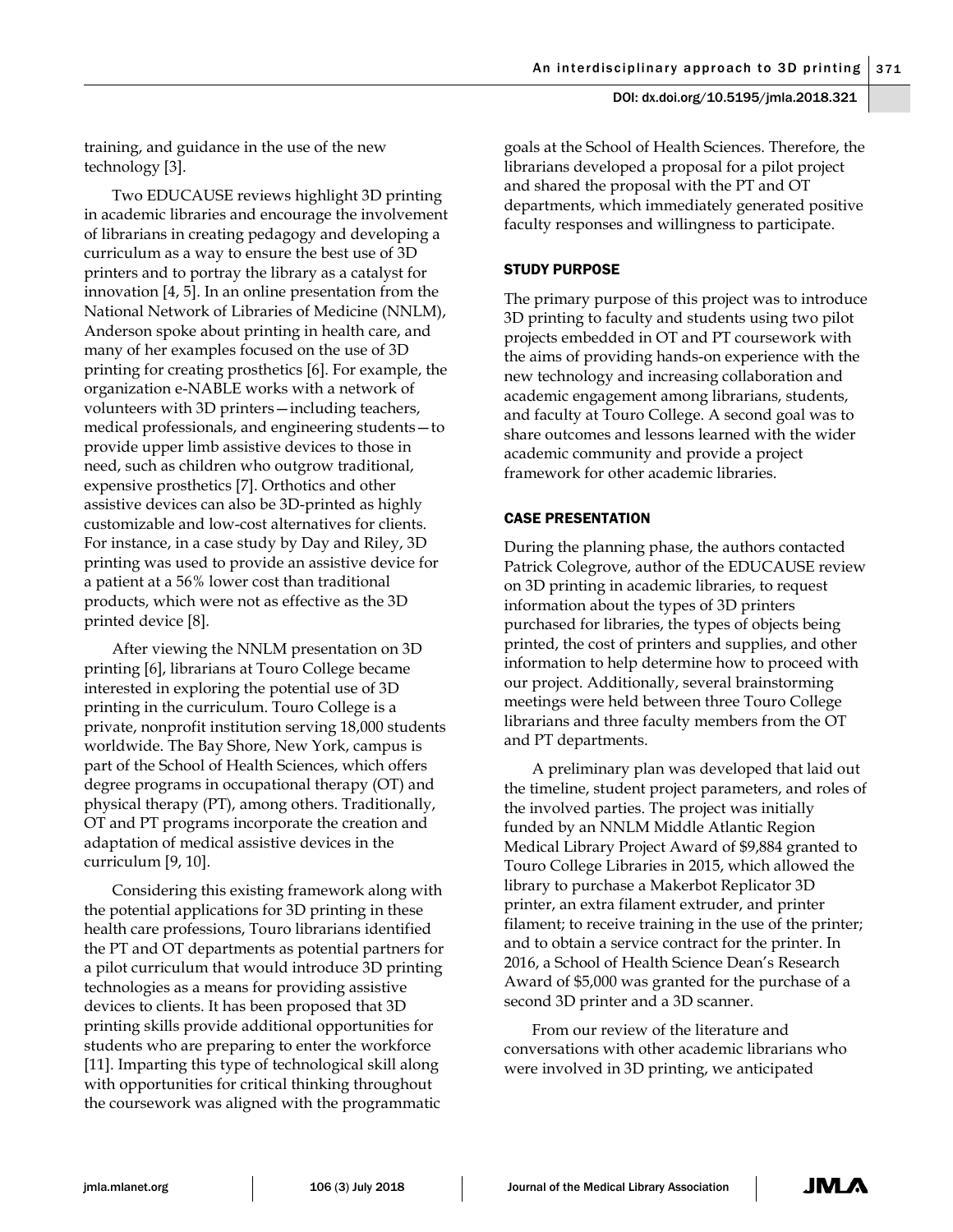maintenance and technical issues; therefore, we enrolled in Makerbot's support and warranty program and purchased an additional filament extruder. These turned out to be beneficial investments, as there were several malfunctions requiring shipment of parts and in-house repairs that were covered by the warranty. According to our records, we contacted Makerbot by phone or email thirteen times between November 2015 and December 2016 to help resolve printer problems, most of which were related to the extruders. During this time period, both printers needed to be returned and replaced once, while extruders were returned and replaced three times. The downtime due to repairs contributed to difficulty completing the required printing in the first year of the project, whereas the additional printer helped alleviate this problem in the second year.

During a two-day, in-person training course taught by a Makerbot representative, librarians realized that students and faculty would not have the skills necessary to design the 3D stereolithography (.STL) files with the level of detail required for the proposed projects, similar to previous observations made by health sciences librarians [12]. Therefore, we decided to explore alternative ideas for 3D modeling with other members of the 3D printing community. This led to a relationship between Touro College and EnableUC, a group of biomedical engineering students at the University of Cincinnati (UC), which was vital to the success of this project. This group had experience using computer-aided design (CAD) software and an interest in creating 3D .STL files for medical devices. Its members agreed to collaborate because they wanted to gain experience designing medical devices for actual patients. Thus, librarians served as intermediaries between Touro students and faculty and biomedical engineering students at UC.

Together with librarians, PT and OT faculty members developed course assignments for students to use the 3D printers to make assistive devices. The OT department introduced a new twocredit course on 3D printing, and the PT department incorporated one assignment into an existing threecredit course for a one-semester pilot project.

The new two-credit pilot course, "OT 686 Special Topics," required students to identify a patient from their clinical rotations and create a prototype for a custom assistive device that would facilitate the patient's ability to complete activities of daily living. Librarians created a VoiceThread presentation embedded in the course that introduced the 3D printing equipment that was available in the library and provided suggestions on creating successful assistive devices. Librarians also collaborated with the OT instructor by recommending additional videos and articles about 3D printing in health care. This 3D printing course has been offered three times to date.

In the first year, there were twenty-eight students, who produced twenty-eight prototypes, and print times for the assistive devices ranged from one to twenty hours. This volume of 3D objects was difficult to complete within our time frame. The curriculum was modified in subsequent years to have the students work in pairs, and the recommended dimensions of each device were restricted to under eight by four by three inches to reduce print times. During the second and third years, students produced eleven and fourteen prototypes, respectively, and the longest print time was seven hours.

Prototypes of the assistive devices were created with splinting material and other simple household materials. The prototypes were mailed by the library to UC to design the .STL files, and the completed .STL files were sent via email from UC to Touro librarians. Using Makerbot software, librarians displayed print previews of the devices to the OT students, which allowed a 360-degree view of objects to determine whether additional modifications were needed before printing. This preview also allowed librarians to use their 3D printing knowledge to determine appropriate print settings, such as the use of rafts or supports and the amount of infill. In order for the students to view their objects while they were being printed, librarians communicated with students to select a suitable time to schedule the printing.

Housing the 3D printer in the confines of the library allowed for extended print times and librarians supervision of the printing. The library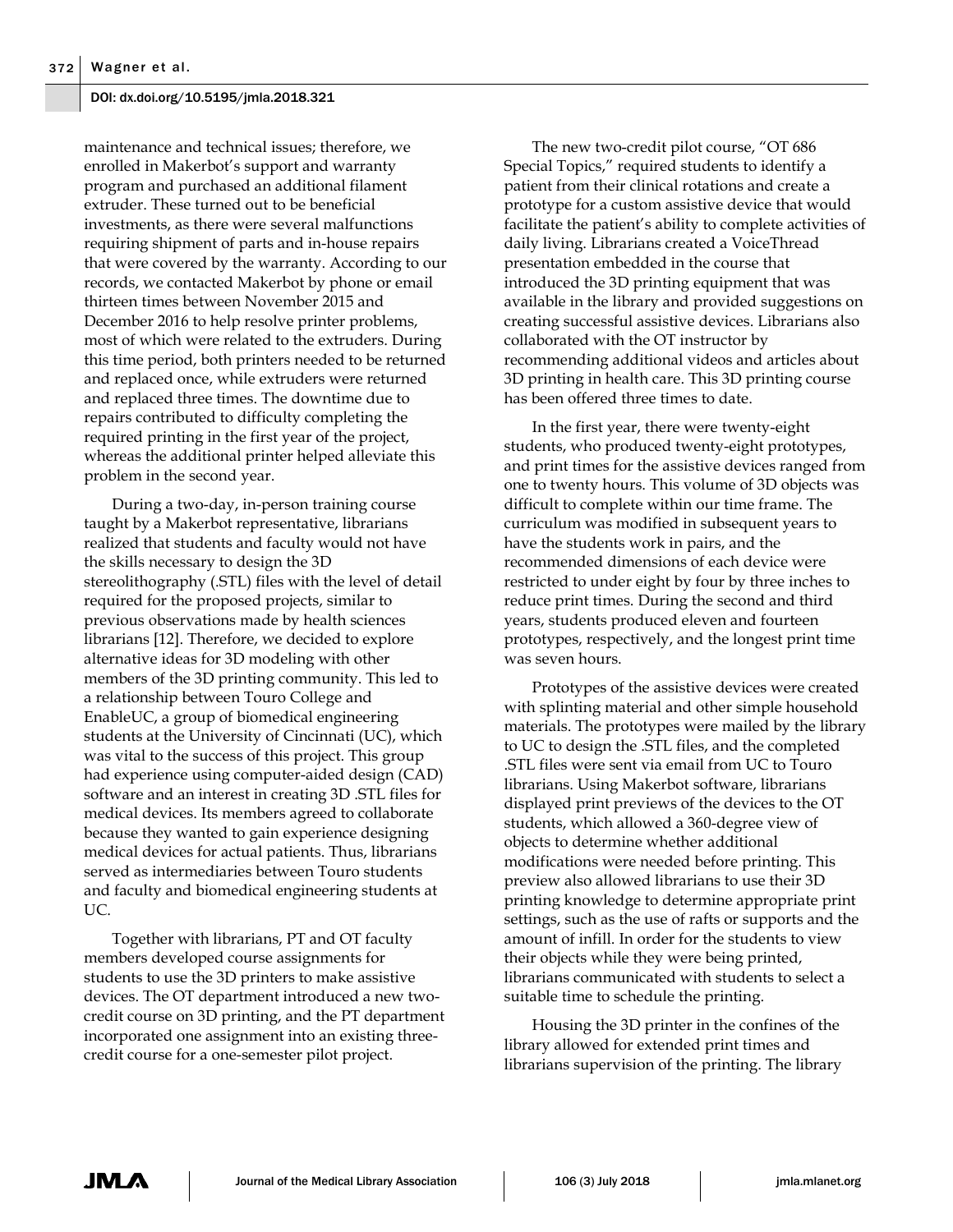team was able to keep the printer running at high volume, extending across different shifts and through the weekend. Despite several staffing changes, the library was able to maintain the continuity of the projects. Librarians supervised all aspects of printing, including loading filament and fixing filaments jams, and assisted with the postprints, such as removing rafts or supports and smoothing surfaces.

Maintaining effective communication between various collaborators was imperative to the success of this project. Countless meetings, both in person and virtual, kept the project moving forward. Librarians created a spreadsheet in Google Drive to assist in tracking prototypes, files, and printed devices. This sheet proved essential in maintaining deadlines and keeping all parties informed (supplemental Appendix A).

In the first year, twenty-eight OT projects were created and twenty-four were printed; four files were never received from UC. Fifteen of the twentyfour projects were printed successfully as designed, four needed to be reprinted in a different size, and five needed adjustments that the UC designers were not able to complete before the end of the semester. In the end, eleven of the twenty-four printed projects were determined by the OT instructor to be useful assistive devices. In the second year, students were paired to create eleven prototypes, and all eleven files were received and printed. Nine of the eleven projects were determined to be useful devices. We are awaiting printing of the fourteen third-year files. A few examples of the completed projects include a key turner, sponge holder, straw stabilizer, and book stabilizer (Figure 1).

In the third year, a new element was added to the course: the design of a simple .STL file using a free, web-based beginner 3D modeling program called Tinkercad in order to introduce OT students to 3D design and give them an understanding of how the EnableUC engineering students created 3D .STL files of their prototypes. Uploading final projects to Thingiverse.com, Makerbot's online 3D printing community, is also a requirement of the course. Uploading the projects promotes open access to the 3D-printed files and allows others to print the assistive devices. Librarians created training tutorials to help students accomplish these tasks.

For the PT pilot assignment, twenty-eight students who were enrolled in the "DPT 654 PT Interventions" course were required to design custom orthotics for the hand or foot. Students in groups of four or five designed a total of six orthotics to be 3D printed. Librarians gave a presentation to PT students on 3D printing in health care and introduced the 3D printing equipment available in the library. The files for custom orthotics proved more difficult to create than the OT assistive device files. The prototypes of the students' designs had much more curvature, and UC engineering students were not able to create any acceptable .STL files. Librarians attempted to scan the prototypes using a 3D scanner or an iPad with the 123D Catch application to create image scans but had little success. Some problems that were encountered while scanning included glare from the splinting material, poor lighting in the library, and inability of the scanner to perceive depth. Unfortunately, none of the PT projects could be completed. This assignment was incorporated for one semester and has not been repeated.

**Figure 1** Examples of 3D-printed assistive devices



\* Top left: key turner; bottom left: sponge holder; center: straw stabilizer; right: book stabilizer.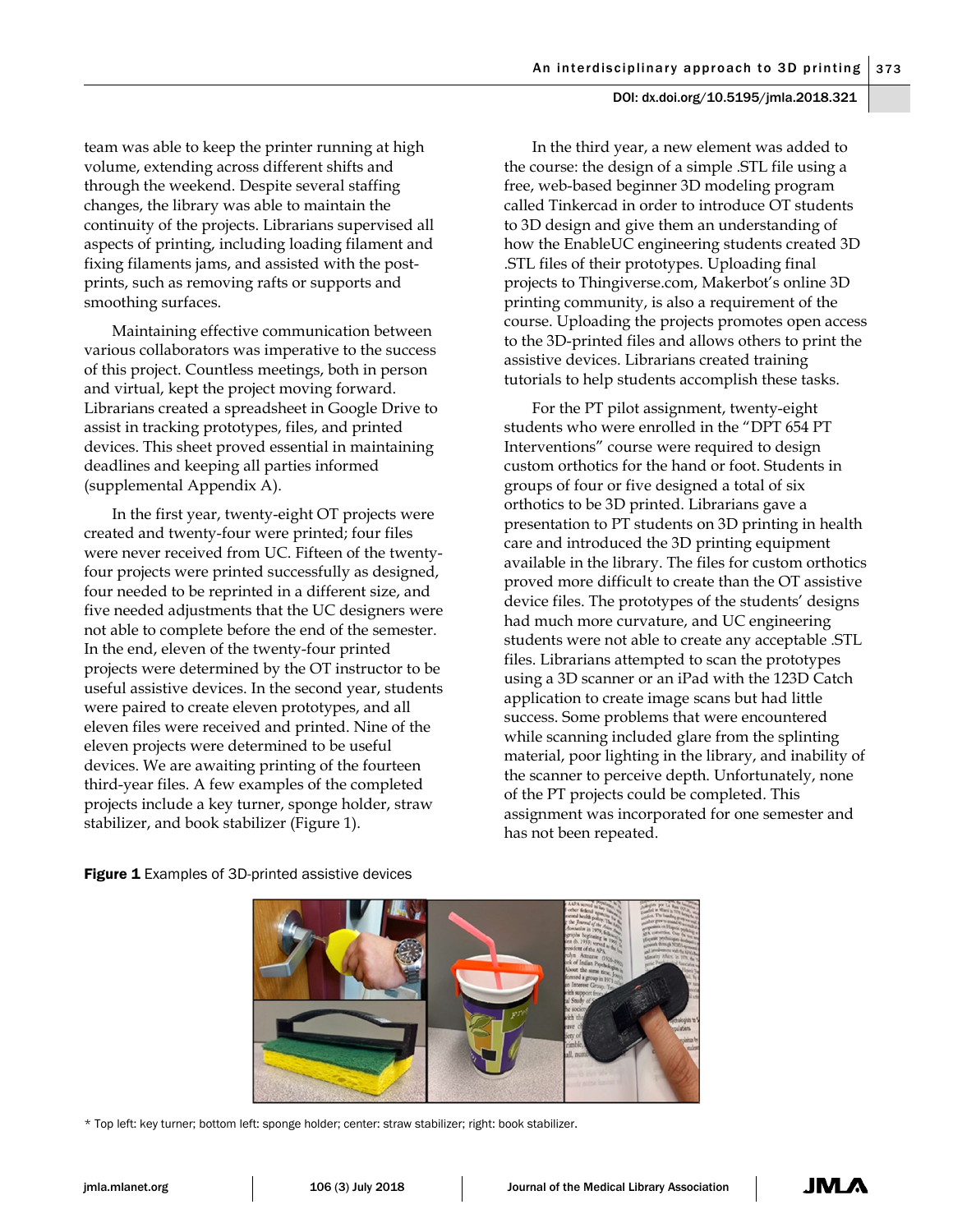# **DISCUSSION**

Overall, we believe this project has produced positive results, with the trial 3D printing OT course currently being reviewed for formal adoption into the OT curriculum. In addition, the dean of the Touro College School of Health Sciences has earmarked funds in 2018 for purchasing of a third 3D printer for the library. When embarking on this project, it was imperative that we received commitment from administration: if the project was successful, they would continue to financially support us after the initial grant monies were spent.

We also continue to believe there is a place for 3D printing in the PT curriculum. Similar to the difficulties faced at our institution, faculty at the University of Maryland reported barriers in printing certain types of PT devices due to fidelity and material that was available with standard 3D printers [13]. Touro librarians continue to search for alternative ways to create 3D printing files, with a specific focus on improving our scanning techniques in hopes of again working with the PT department for better results.

We also believe that educating students and faculty on the use of 3D printing in health care has been a worthwhile endeavor. OT students learned that 3D printing is a way to provide highly customizable, cost-effective, assistive technology solutions that can mitigate the "one size fits all" challenges seen with over-the-counter devices [14]. Students also have a new marketable job skill, and they will carry the experiential learning and creative problem-solving that they encountered during the course with them as they start their professional lives (supplemental Appendix B).

Along with the students benefiting from an introduction to a new technology, librarians also benefited from this experience by gaining a wide array of new skills, both through the formal training class taught by Makerbot and through reading, watching tutorials, and using trial and error. Operation of the 3D printers, use of software programs (i.e., 123D Design, Meshmixer, Tinkercad), iPad scanning, and scanning with the Makerbot Digitizer are now included in the librarians' skill sets. The experience has allowed library staff to experiment with new technologies, which has increased their creativity and opportunities for

future collaborative efforts. Library staff also gained a deeper understanding and appreciation of the OT and PT professions as well as the effort that therapists put into improving the lives of patients.

The 3D printers have improved the library's visibility across all Touro College programs and campuses, not just those involved in the pilot courses. The central role of the library has been emphasized and recognized across the institution. The 3D printers increased traffic through the library and led to connections and conversations with students that might not have been made without the appeal of the printers. The library provided a venue for students and faculty to become more inclined to use technology and further develop relationships with library staff. Furthermore, interactions with students allowed the promotion of additional library services. The project has also increased the use of the embedded librarian program at Touro College, which was started to promote involvement of librarians at the course level. Embedded librarians' roles have now expanded beyond traditional library instruction to include teaching about the use of new technology.

The library has also developed relationships that had not previously existed, primarily a partnership with UC and networks related to promotion of the 3D coursework. EnableUC continues to be an important partner in this project. Touro College made a small donation to the EnableUC group for their contribution to developing the .STL files. A future goal is to have more options for creating the .STL files, such as in-house design or additional local partners to ensure the continued viability of the project. Since the inception of the project, librarians have presented and shared information about the project at 7 events. Through conferences, meetings, and workshops, approximately 200 other librarians and faculty members have been reached. However, a much wider audience has been reached through social media, LibGuides, and news articles promoting the project, such as those in the Touro graduate student newsletter, National Libraries of Medicine blog, Touro library blog, community newspapers, and other Touro online newsletters. In particular, a [3D printing LibGuide](http://libguides.tourolib.org/3DPrinting) was created to host and share information and media created inhouse.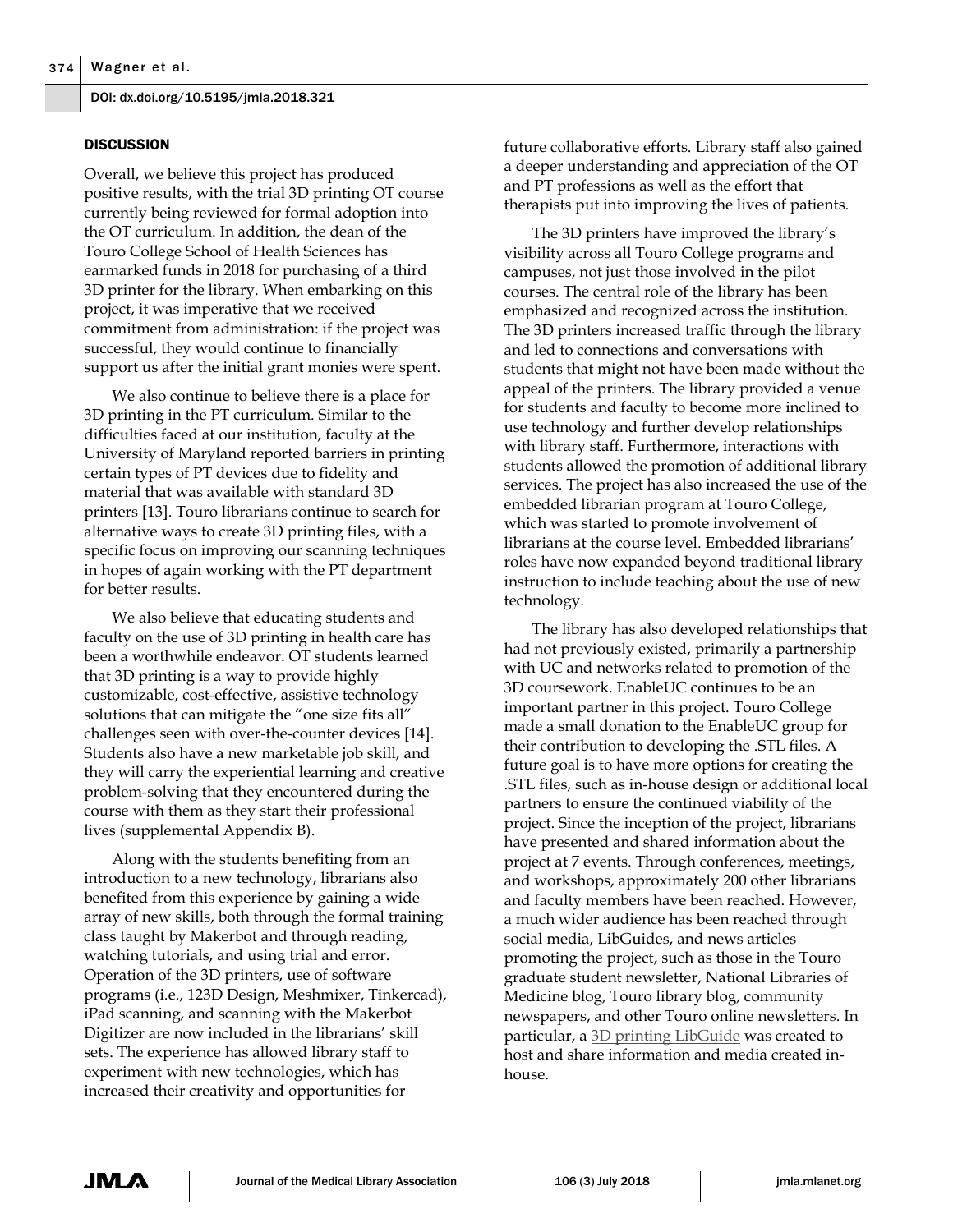The library is now seen as a place for innovative technology. Representatives from other institutions including an OT department head at Touro University Nevada, library director at New York Medical College, and librarian at the Southampton campus of State University New York (SUNY)– Stony Brook have reached out to Touro librarians for information as they consider developing their own 3D printing projects. These connections will continue to help provide project frameworks. In addition, ideas for future collaboration are being discussed with SUNY–Stony Brook, and contacts have been made with Stony Brook biomedical engineering students with the possibility of creating a partnership similar to the one with EnableUC. One OT instructor at Touro has also reached out to the Stony Brook OT program to discuss the possibility of offering a graduate course in 3D printing at that campus.

The Touro College School of Health Sciences library is now increasingly positioned as a partner for faculty research projects and technology initiatives. The interdisciplinary relationships formed and the interest generated by the library 3D printers will facilitate future partnerships and projects.

# ACKNOWLEDGMENTS

We thank the engineering students from the University of Cincinnati (EnableUC), Touro College Libraries administration, and Touro College School of Health Science administration for their support of this project. This project has been funded in whole or in part with federal funds from the Department of Health and Human Services, National Institutes of Health, National Library of Medicine, under contract no. HHSN-276-2011-00003-C, with the University of Pittsburgh.

#### REFERENCES

1. Bagley C. What is a makerspace? creativity in the library. ALA TechSource [Internet]. 2012 Dec 20 [cited 25 Jan 2018]. [<http://www.ala.org/tools/article/ala-techsource/what](http://www.ala.org/tools/article/ala-techsource/what-makerspace-creativity-library)[makerspace-creativity-library>](http://www.ala.org/tools/article/ala-techsource/what-makerspace-creativity-library).

2. Radniecki T, Klenke C. Academic library makerspaces: supporting new literacies & skills [Internet]. In: Mueller D, ed. At the helm: leading transformation. Proceedings of the ACRL 2017 Conference; Baltimore, MD; Mar 22–25, 2017. Chicago, IL: Association of College and Research Libraries; 2017. p. 15–22.

[<http://www.ala.org/acrl/sites/ala.org.acrl/files/content](http://www.ala.org/acrl/sites/ala.org.acrl/files/content/conferences/confsandpreconfs/2017/AcademicLibraryMakerspaces.pdf) [/conferences/confsandpreconfs/2017/AcademicLibraryM](http://www.ala.org/acrl/sites/ala.org.acrl/files/content/conferences/confsandpreconfs/2017/AcademicLibraryMakerspaces.pdf) [akerspaces.pdf>](http://www.ala.org/acrl/sites/ala.org.acrl/files/content/conferences/confsandpreconfs/2017/AcademicLibraryMakerspaces.pdf).

- 3. Johnson M, Reynolds J, Kroger K, Anwar M. Enabling 3D printing applications for health care in a university library. In: Lessick S, ed. Enhancing library impact through technology. J Med Libr Assoc, 2015 Aug;103(4):222–31.DOI: [http://dx.doi.org/10.3163/1536-5050.103.4.015.](http://dx.doi.org/10.3163/1536-5050.103.4.015)
- 4. Colegrove P. Making it real: 3D printing as a library service. EDUCAUSE Rev [Internet]. 27 Oct 2014 [cited 13 Jun 2017]. [<http://er.educause.edu/articles/2014/10/making-it-real-](http://er.educause.edu/articles/2014/10/making-it-real-3d-printing-as-a-library-service)[3d-printing-as-a-library-service>](http://er.educause.edu/articles/2014/10/making-it-real-3d-printing-as-a-library-service).
- 5. Lippincott J, Vedantham A, Duckett K. Libraries as enablers of pedagogical and curricular change. EDUCAUSE Rev [Internet]. 27 Oct 2014 [cited 21 Feb 2018]. [<https://er.educause.edu/articles/2014/10/libraries-as](https://er.educause.edu/articles/2014/10/libraries-as-enablers-of-pedagogical-and-curricular-change)[enablers-of-pedagogical-and-curricular-change>](https://er.educause.edu/articles/2014/10/libraries-as-enablers-of-pedagogical-and-curricular-change).
- 6. Anderson P, Barker KR. 3D printing: why your library may be interested [Internet]. Pacific Southwest Region of the National Network of Libraries of Medicine Midday at the Oasis, prod. 17 Dec 2014, webinar: 60 min. [cited 22 May 2018]. [<https://nnlm.gov/classes/midday/3d-printing>](https://nnlm.gov/classes/midday/3d-printing).
- 7. Owen J. About us [Internet]. Enabling The Future [cited 25 Jan 2018]. [about 9 screens]. [<http://enablingthefuture.org/about/>](http://enablingthefuture.org/about/).
- 8. Day SJ, Riley SP. Utilising three-dimensional printing techniques when providing unique assistive devices: a case report. Prosthet Orthot Int. 2017 Dec 21;42(1):45–9. DOI: [http://dx.doi.org/10.1177/0309364617741776.](http://dx.doi.org/10.1177/0309364617741776)
- 9. Accreditation Council for Occupational Therapy Education. 2011 Accreditation Council for Occupational Therapy Education (ACOTE) standards. Am J Occup Ther. 2012 Nov/Dec;66(supp):S6–S74. DOI: [http://dx.doi.org/10.5014/ajot.2012.66S6.](http://dx.doi.org/10.5014/ajot.2012.66S6)
- 10. American Physical Therapy Association. Minimum required skills of physical therapist graduates at entry-level [Internet]. The Association; 4 Aug 2017 [updated 14 Dec 2009; cited 6 Feb 2018]. [<https://www.apta.org/uploadedFiles/APTAorg/About\\_](https://www.apta.org/uploadedFiles/APTAorg/About_Us/Policies/BOD/Education/MinReqSkillsPTGrad.pdf) [Us/Policies/BOD/Education/MinReqSkillsPTGrad.pdf>](https://www.apta.org/uploadedFiles/APTAorg/About_Us/Policies/BOD/Education/MinReqSkillsPTGrad.pdf).
- 11. Letnikova G, Xu N. Academic library innovation through 3D printing services. Libr Manag. 2017 Feb 7;38(4/5):208– 18. DOI: [http://dx.doi.org/10.1108/LM-12-2016-0094.](http://dx.doi.org/10.1108/LM-12-2016-0094)
- 12. Walker V. Implementing a 3D printing service in a biomedical library. J Med Libr Assoc. 2017 Jan;105(1):55–60. DOI: [http://dx.doi.org/10.5195/jmla.2017.107.](http://dx.doi.org/10.5195/jmla.2017.107)